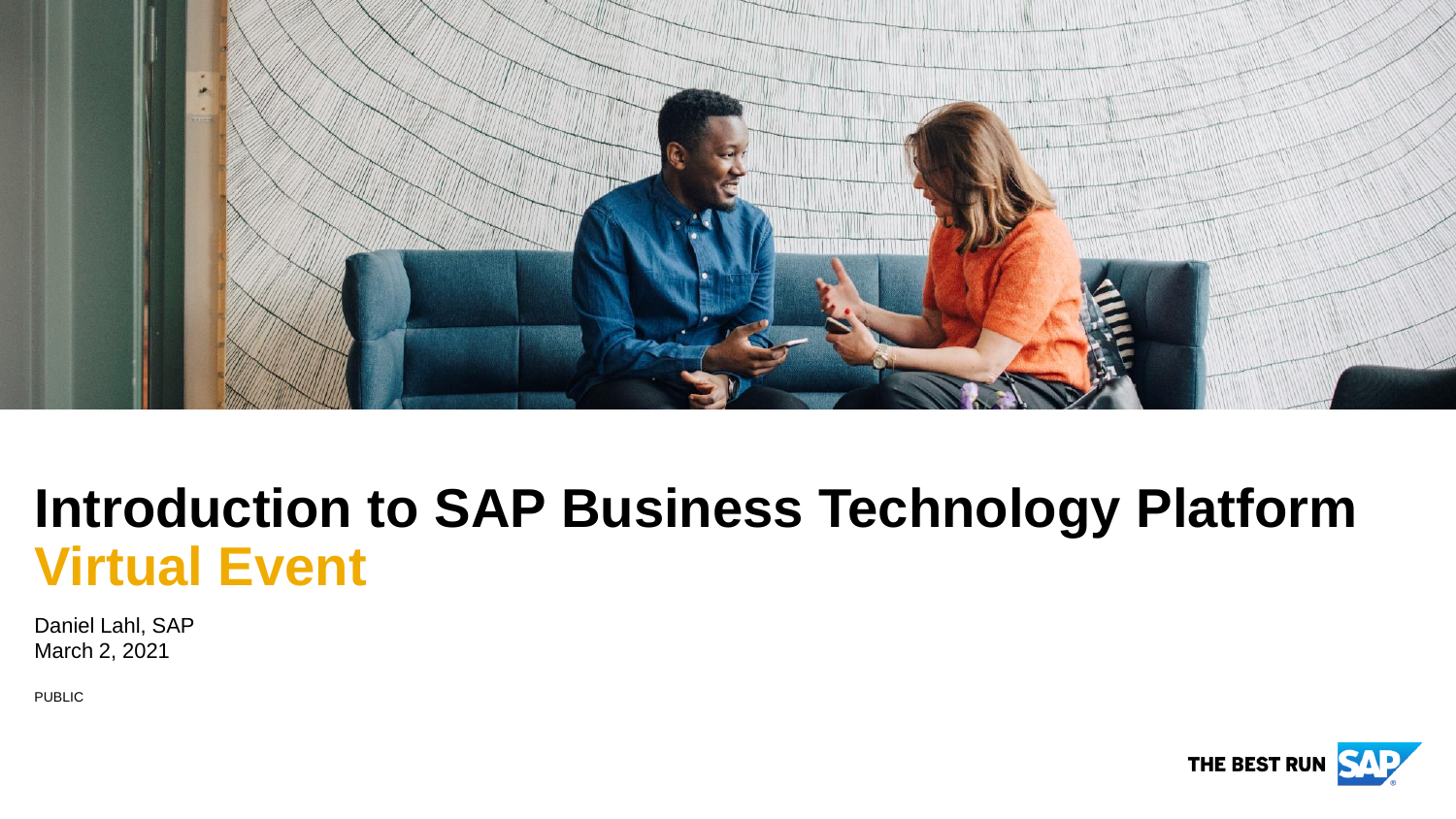# **Welcome (5 Min)**

▪ *Daniel Lahl - Global Vice President, SAP Product Marketing*

### **SAP Business Technology Platform – the platform for the Intelligent Enterprise (15 Min)**

▪ *Steve Day - SAP Business Technology Platform Product Marketing*

### **Accelerate Connected Processes with SAP Integration Suite (15 Min)**

▪ *Craig Stasila, Global GTM Lead, SAP Cloud Platform Integration Suite, SAP Americas*

### **Simplify Application Development with SAP Extension Suite (15 Min)**

■ Jonathan Russell, Global Vice President – GTM Digital Experience Portfolio

## **SAP Analytics Powering SAP BTP (15 Min)**

■ *Iver van de Zand, VP Product & Solution Management – Augmented BI* 

## **Fastest Way to Adopt SAP Business Technology Platform (15 Min)**

■ *Nis Boy Naeve, Vice President SAP Cloud Platform Experience & Adoption* 

## **Expert Q&A Breakouts (40 Min)**

- Room 1: SAP Integration Suite
- Room 2: SAP Extension Suite
- Room 3: SAP Analytics

# **Agenda**